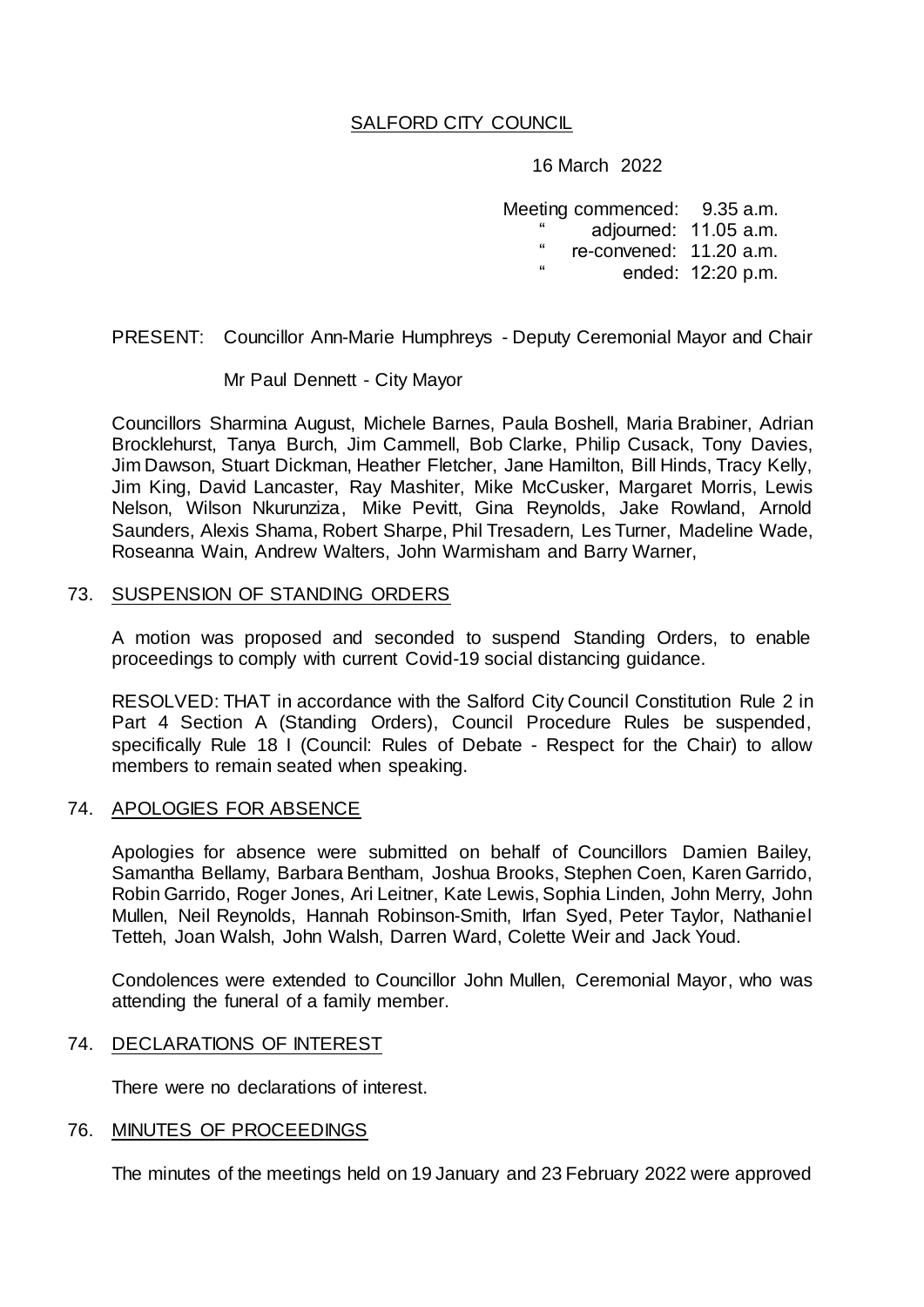as correct records.

### 76. RECEIPT OF PETITIONS/COMMUNICATIONS

No petitions or communications were submitted.

## 77. MEMBERSHIP OF COMMITTEES AND PANELS AND REPRESENTATIVES ON OUTSIDE BODIES FOR THE MUNICIPAL YEAR 2021/22 - UPDATE (Previous Minute 77 - 19 January 2022)

No amendments to the membership of committees and panels and representatives on outside bodies for 2021/22 were submitted.

### 78. LOCAL GOVERNMENT ACT 1972 - LEAVE OF ABSENCE

The City Solicitor submitted a report indicating Section 85 of the Local Government Act 1972 stated if a member of a local authority failed throughout a period of six consecutive months from the date of their last attendance to attend any meeting of the authority, they ceased to a member of the authority, unless their non-attendance had been approved by the authority before the expiry of that period. Section 85 of the Act allowed an authority to grant dispensation for such absence providing the dispensation was granted before the 6 month period of absence has expired.

Councillor Karen Garrido has been unable to attend meetings recently for medical reasons and Council was requested to approve an extension of the 6 month rule for her until 31 July 2022.

RESOLVED: THAT in accordance with Section 85 of the Local Government Act 1972, approval be given to Councillor Karen Garrido's non-attendance at meetings until 31 July 2022 on medical grounds and the Council's best wishes be conveyed to her.

#### 79. PAY POLICY STATEMENT 2022/23

Councillor Bill Hinds, Lead Member for Finance and Support Services, submitted a report detailing the Pay Policy Statement which set out Salford City Council's approach to pay policy, in accordance with the requirements of the Localism Act 2011. In addition, the Equality Act 2010 (Specific Duties and Public Authorities' Regulations 2017) placed a requirement on public sector employers to publish information relating to the gender pay gap. The report also contained a Salford City Council specific analysis, including reduction of 3.7% in the mean gender pay gap and 6.1% in the median gender pay gap since reporting had started.

RESOLVED: (1) THAT Salford City Council Pay Policy Statement 2022/23 be approved.

 (2) THAT gender pay gap information, including the publication requirements, be noted.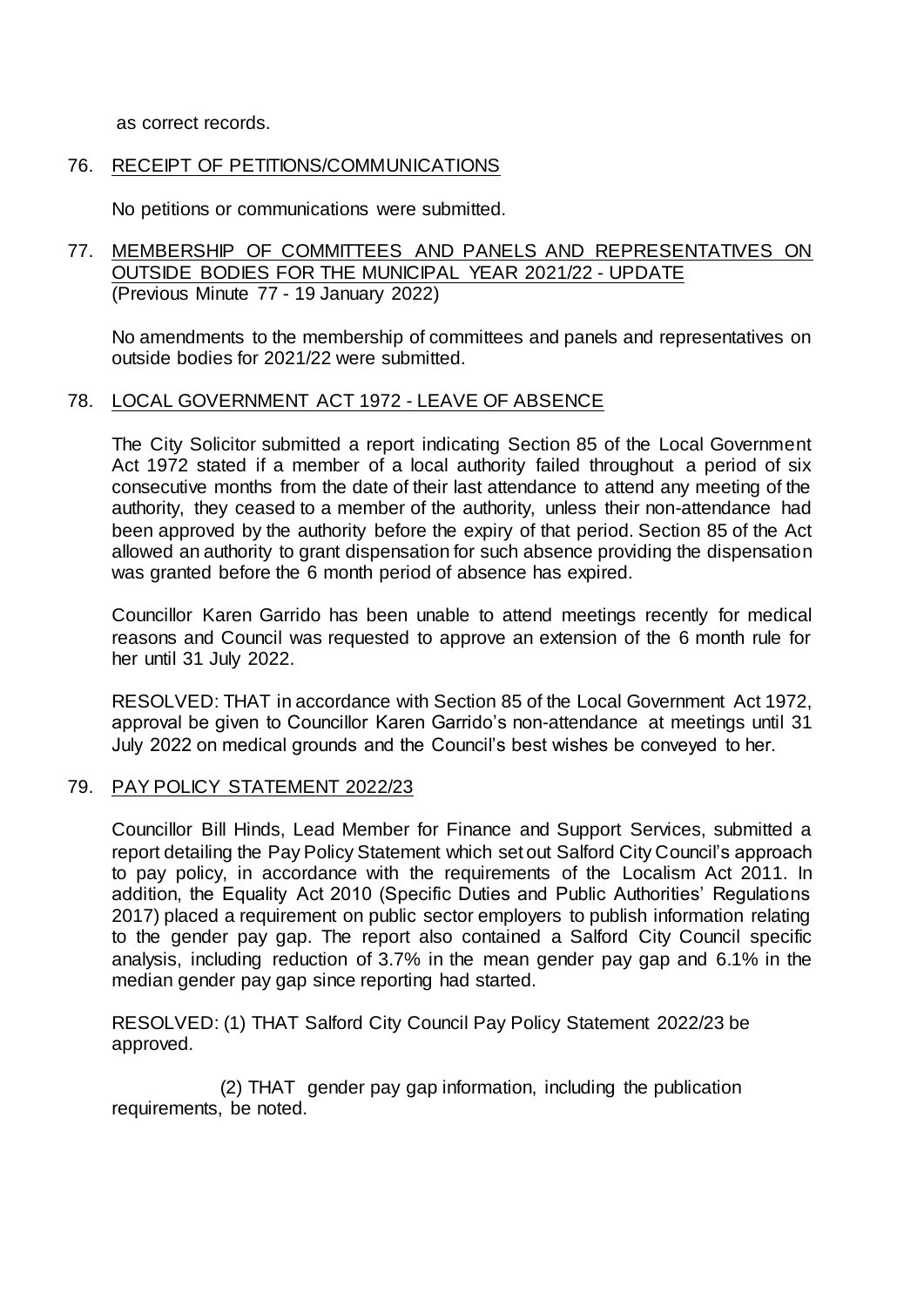# 80. NOMINATION FOR THE OFFICE OF CEREMONIAL MAYOR 2022/23

Councillor Heather Fletcher proposed and Councillor Maria Brabiner seconded, that Councillor Ann-Marie Humphreys be appointed to the office of Ceremonial Mayor for the Municipal Year 2022/23.

RESOLVED: THAT the nomination for the office of Ceremonial Mayor for the Municipal Year 2022/23, as detailed above, be agreed.

## 81. NOMINATION FOR THE OFFICE OF DEPUTY CEREMONIAL MAYOR 2022/23

Councillor John Warmisham proposed and Councillor Bill Hinds seconded, that Councillor Gina Reynolds be appointed to the office of Deputy Ceremonial Mayor for the Municipal Year 2022/23.

RESOLVED: THAT the nomination for the office of Deputy Ceremonial Mayor for the Municipal Year 2022/23, as detailed above, be agreed.

### 82. PRESENTATION OF RETIREMENT GIFTS

The Deputy Ceremonial Mayor reported Councillor Peter Taylor, Councillor Joan Walsh and Councillor Colette Weir were all retiring as elected members and not standing in the forthcoming May Local Elections. She said it had been intended to make a presentation to each of them, in recognition of their contribution to the City Council and the residents of Salford, however due to their absence, at what would be their last full Council meeting, alternative arrangements would now be made to do this.

## 83. COUNCILLOR ROBIN GARRIDO - 20 YEARS LONG SERVICE AWARD

In the absence of Councillor Robin Garrido, this item was deferred.

#### 84. NOTICE OF MOTION

## In Support of Ukraine and its People Against the Unprovoked Attack by the Russian **Federation**

Paul Dennett, City Mayor moved the following motion, which was seconded by Councillor Tanya Burch.

#### *This City Council:*

- *i. condemns in the strongest possible terms the unprovoked armed invasion of Ukraine by the Russian Federation, an illegal act, which constitutes a blatant breach of international law and again sees the spectre of war cast a harrowing shadow over Europe and across all the peaceful, democratic and free nations of the world;*
- *ii. urges the Russian Federation to immediately and unconditionally cease its military operations in Ukraine and withdraw its troops, whilst also committing to finding an urgent peaceful way forward to resolving the conflict;*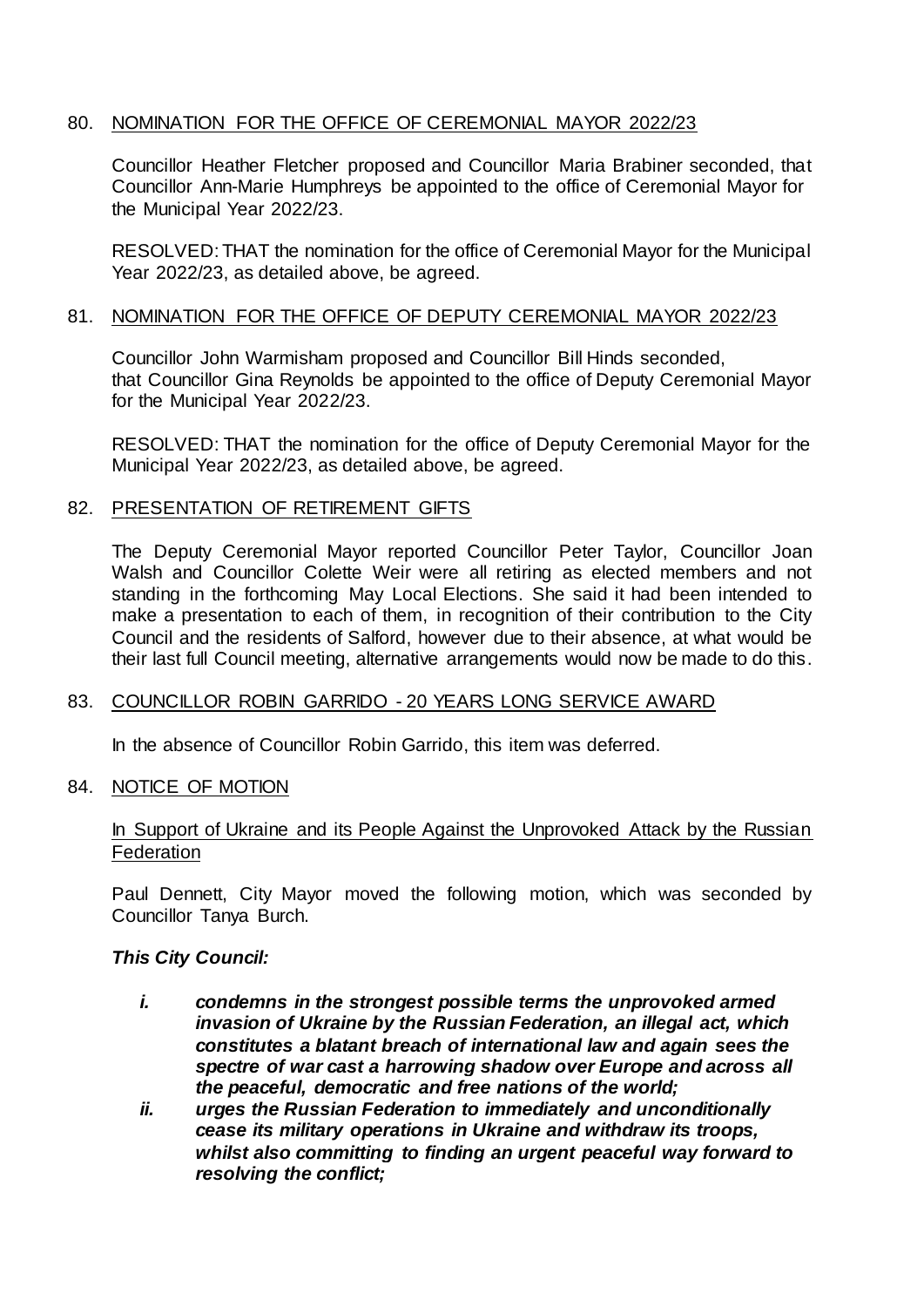- *iii. deplores the loss of life, human suffering and destruction caused by the Russian aggression;*
- *iv. expresses our recognition of the independence, sovereignty and territorial integrity of Ukraine within its internationally recognised borders;*
- *v. stresses that the armed attack on Ukraine by the Russian Federation constitutes an attack on the principles and values of democracy, human rights and the rule of law;*
- *vi. notes that this war makes it impossible for our fellow local authorities in Ukraine to operate and inflicts serious suffering on the Ukrainian people;*
- *vii. expresses its sympathy, support, and solidarity for Ukraine and its people in their desire to remain a free and democratic country, and notes with concern the countless thousands of Ukrainian citizens who are now fleeing westwards into Poland, Romania, Hungary, and Moldova to escape the escalating conflict.*

*This City Council recognises:*

- *viii. that the countries and peoples of eastern Europe have opened their borders and offered sanctuary to the people of Ukraine in their hour of need, as over 1.5 million refugees have already left the Ukraine, with the humanitarian emergency likely to see 7 million people displaced as a result of the Russian Federation's invasion of Ukraine;*
- *ix. the £120 million of humanitarian aid made by the UK government to Ukraine so far to save lives, protect vulnerable people inside the country and wider region and to assist in supporting the growing humanitarian crisis;*
- *x. that the City of Salford and Greater Manchester has an active Ukrainian community who face the shocking and distressing reality that their family and friends in Ukraine are in the midst of conflict;*
- *xi. that the City of Salford and Greater Manchester has a long-standing and proud history of providing sanctuary and helping those fleeing persecution, recognising that Greater Manchester has accommodated more asylum seekers and refugees over many years than other parts of the country;*
- *xii. the unwavering dedication and commitment of the peoples of Salford and Greater Manchester in supporting the humanitarian effort in this international crisis, especially people's support of the efforts of national charities, Ukrainian Cultural Centre in Manchester and the Polish Integration Support Centre working across the country;*

*Therefore, this City Council calls on Her Majesty's Government to:*

- *xiii. reassess the current offer of assistance for those forced to leave Ukraine, which currently restricts access only to those with close family at this stage and risks separating wider families and causing further distress during this international humanitarian crisis.*
- *xiv. urge the Immigration Minister to mandate the widening of dispersal to ensure every local authority plays their part in supporting those*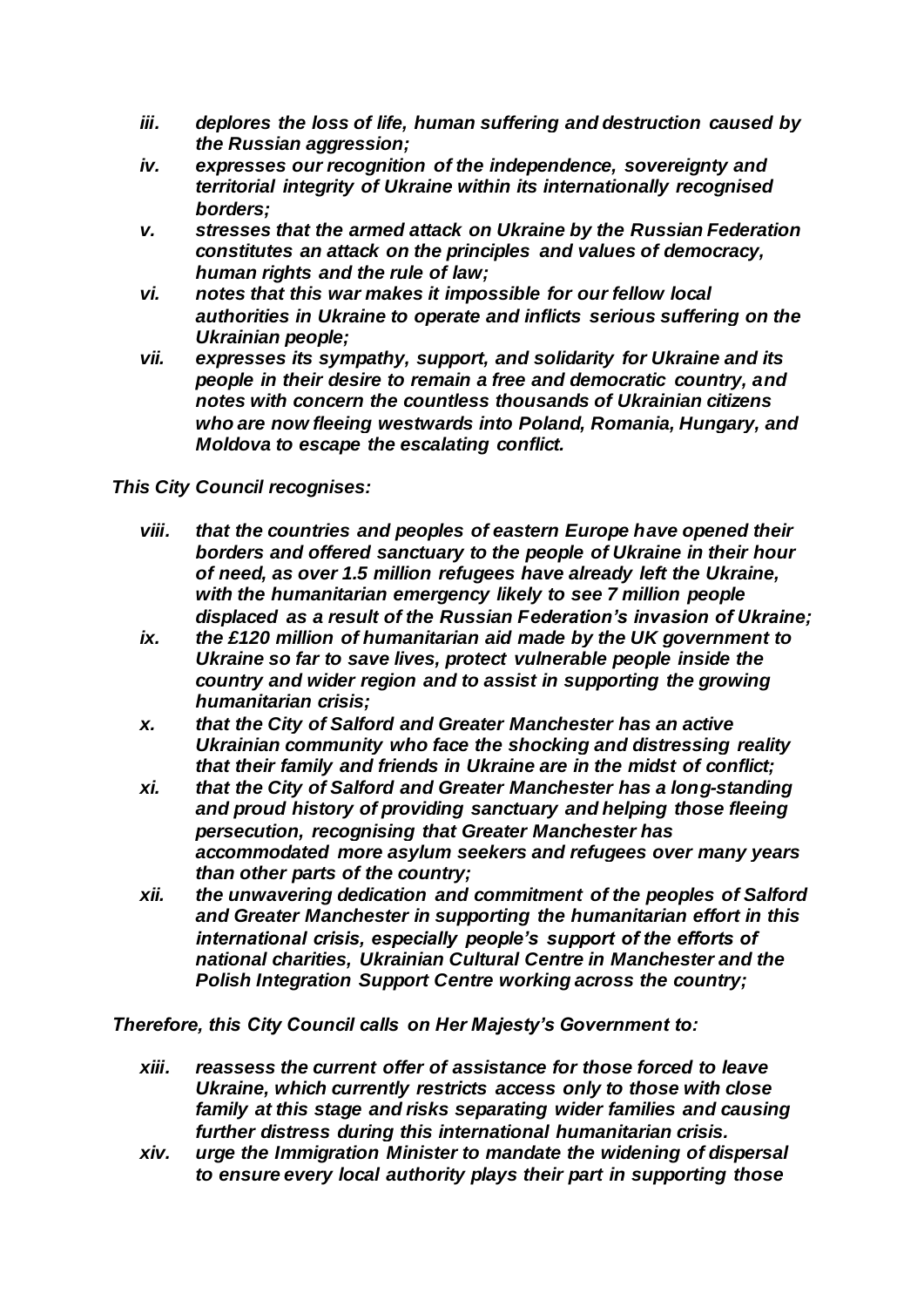*fleeing Ukraine and all those seeking sanctuary. This is an international humanitarian crisis requiring a national medium-tolong-term response.*

*This City Council therefore requests the Mayor and political Group Leaders jointly write to the Prime Minister and Foreign Secretary setting out the terms of this motion and calling for the UK to match its words with actions reflecting the severity of the crisis and offer sanctuary to Ukrainians in their hour of need.*

Councillor Jim King then moved the following amendments to the motion, which were seconded by Councillor John Warmisham. *(For ease of reference the amendments are underlined)*

### *The invasion of Ukraine continues to shock the nation and the world as we find ourselves in the midst of an international humanitarian crisis.*

*Our thoughts and prayers continue to be with the people of Ukraine, families and friends here in Salford, the UK and indeed around the world at this time. Many of whom are living through what can be described as a shocking spectre of an un-provoked invasion by the Russian Federation with harrowing consequences for the people of Ukraine, who have been forced to flee their country.*

*This City Council:* 

- *i. condemns in the strongest possible terms the unprovoked armed invasion of Ukraine by the Russian Federation, an illegal act, which constitutes a blatant breach of international law and again sees the spectre of war cast a harrowing shadow over Europe and across all the peaceful, democratic and free nations of the world;*
- *ii. urges the Russian Federation to immediately and unconditionally cease its military operations in Ukraine and withdraw its troops, whilst also committing to finding an urgent peaceful way forward to resolving the conflict;*
- *iii. deplores the loss of life, human suffering and destruction caused by the Russian Federation's aggression;*
- *iv. expresses our recognition of the independence, sovereignty and territorial integrity of Ukraine within its internationally recognised borders;*
- *v. stresses that the armed attack on Ukraine by the Russian Federation constitutes an attack on the principles and values of democracy, human rights and the rule of law;*
- *vi. notes that the International Criminal Court prosecutor has taken the decision to launch an investigation into war crimes, crimes against*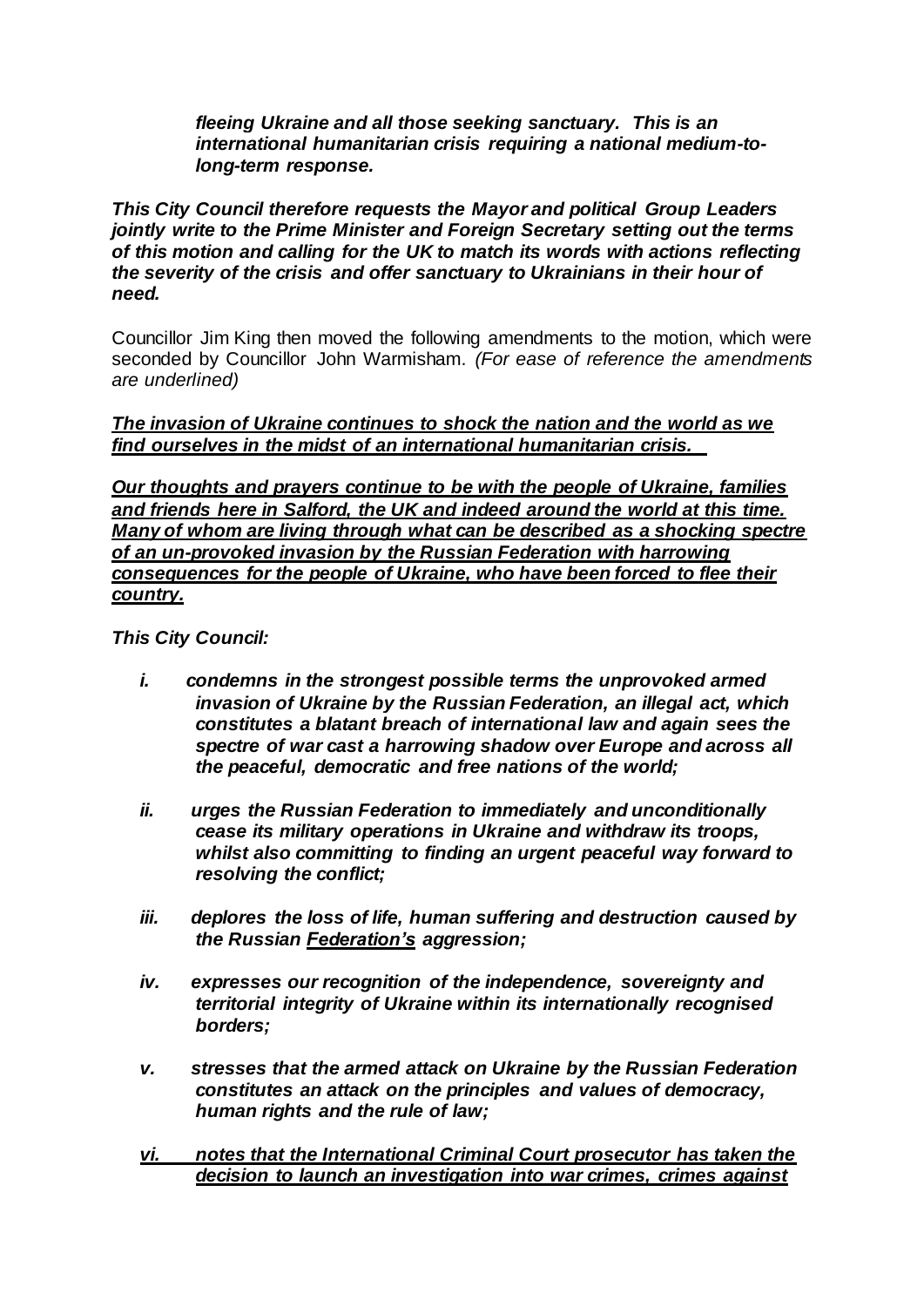*humanity or acts of genocide dating back to 2013, in light of a rising civilian death toll join the Russian Federations invasion of Ukraine;*

- *vii. notes that this war makes it impossible for our fellow Local Authorities in Ukraine to operate and inflicts serious suffering on Ukrainian people;*
- *viii. expresses its sympathy, support, and solidarity for Ukraine and its people in their desire to remain a free and democratic country, and notes with concern the countless thousands of Ukrainian citizens who are now fleeing westwards into Poland, Romania, Hungary, Slovakia and Moldova to escape the escalating conflict.*

*This City Council recognises:*

- *x. that the countries and peoples of eastern Europe have opened their borders and offered sanctuary to the people of Ukraine in their hour of need, with 3 million refugees already having left Ukraine, and the humanitarian emergency likely to see 7 million people displaced as a result of the Russian Federation's invasion of Ukraine;*
- *x. the £120 million of humanitarian aid made by the UK Government to Ukraine so far to save lives, protect vulnerable people inside the country and wider region and to assist in supporting the growing humanitarian crisis;*
- *xi. that the City of Salford and Greater Manchester has an active Ukrainian community who face the shocking and distressing reality that their family and friends in Ukraine are in the midst of conflict;*
- *xii. that the City of Salford and Greater Manchester has a long-standing and proud history of providing sanctuary and helping those fleeing persecution, recognising that Greater Manchester has accommodated more asylum seekers and refugees over many years than other parts of the country;*
- *xiii. the unwavering dedication and commitment of the peoples of Salford and Greater Manchester in supporting the humanitarian effort in this international crisis, especially people's support of the efforts of national charities, Ukrainian Cultural Centre in Manchester and the Polish Integration Support Centre working across the country;*
- *xiv. The UK government Nationality and Borders Bill does not address the fundamental issues in our broken immigration system, penalising those seeking sanctuary, including Ukrainians, based on the journeys they make;*

*Therefore, this City Council calls on Her Majesty's Government to:*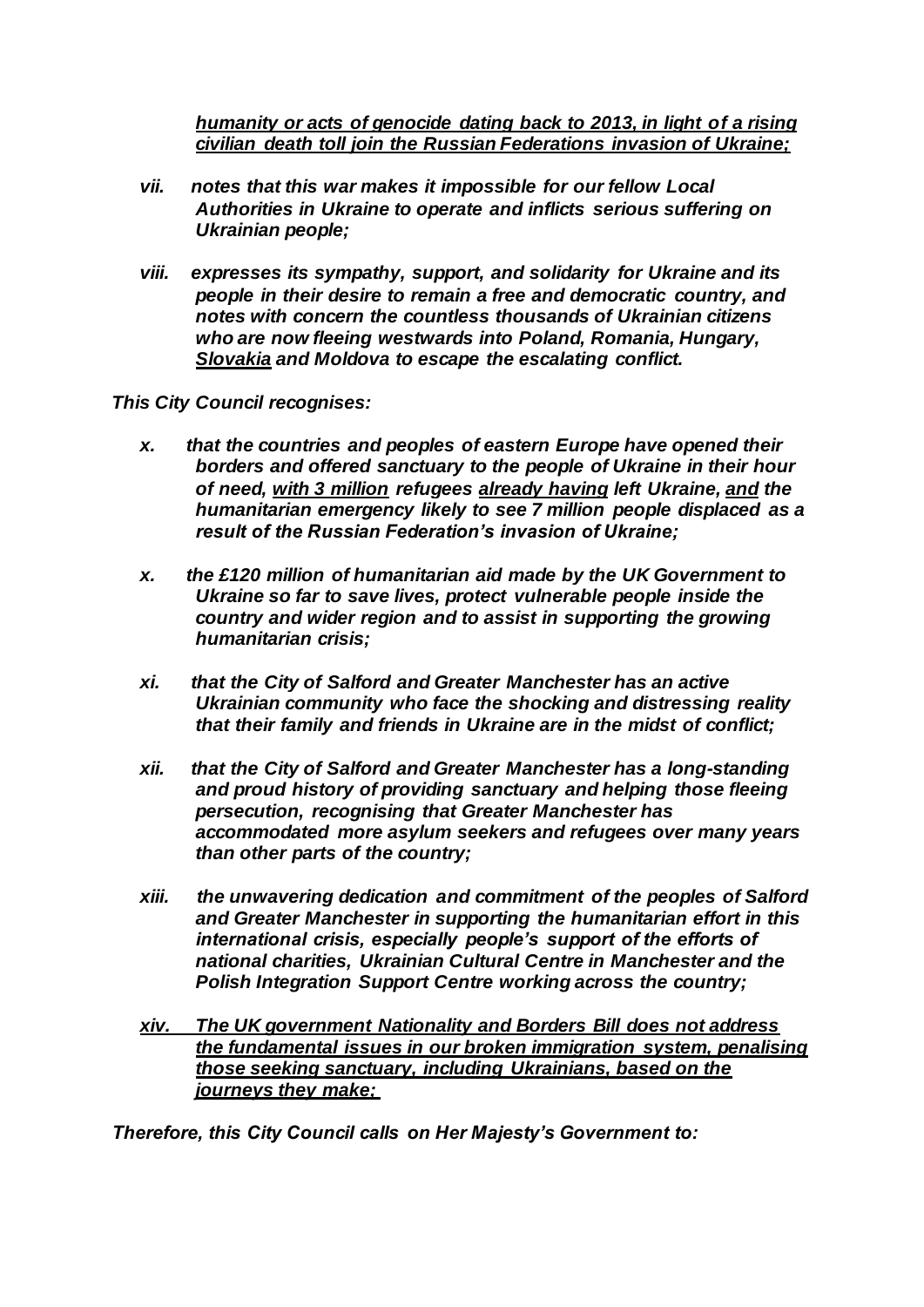- *xv. to work with the international community and institutions in ensuring the Russian Federation makes a significant payment(s) for the reparation and rebuilding of Ukraine (using the £660 billion of seized reserves held in Western institutions) in light of the human suffering and destruction caused by the Russian Federation's aggression;*
- *xvi. urge the Immigration Minister to mandate the widening of dispersal to ensure every local authority plays their part in supporting those fleeing Ukraine and all those seeking sanctuary. This is an international humanitarian crisis requiring a national medium-tolong-term response;*
- *xvii. urgently review the Nationality and Borders Bill and work with local authorities to build a fairer more effective immigration system that can be responsive to provide sanctuary in times of international humanitarian crisis and which does not penalise those seeking sanctuary based on the journeys they make;*

*This City Council therefore requests:* 

*xviii. the Directly Elected Mayor of the City of Salford and political Group Leaders to jointly write to the Prime Minister and Foreign Secretary setting out the terms of this motion and calling for the UK to match its words with actions reflecting the severity of the crisis and offer sanctuary to Ukrainians in their hour of need.*

Councillors Jim King and John Warmisham, both spoke in favour of the proposed amendments.

Paul Dennett, City Mayor, Councillors Tanya Burch, Jake Rowland, Sharmina August, David Lancaster, Andrew Walters and Wilson Nkurunziza all added their own support to the amendments.

Councillor Les Turner said while, the original motion had the support of the Conservative Group they could not do the same for the amended one. Councillor Arnold Saunders echoed these comments.

Following a show of hands, it was:

RESOLVED: THAT the amendments, as moved by Councillor Jim King and detailed above, be approved and this now become the substantive motion.

A debate then took place on the substantive motion.

Paul Dennett, City Mayor and Councillor Tanya Burch, both spoke in favour of the motion.

Councillors Heather Fletcher, John Warmisham, Philip Cusack, Margaret Morris, Jake Rowland, and Stuart Dickman all added their own support for the motion.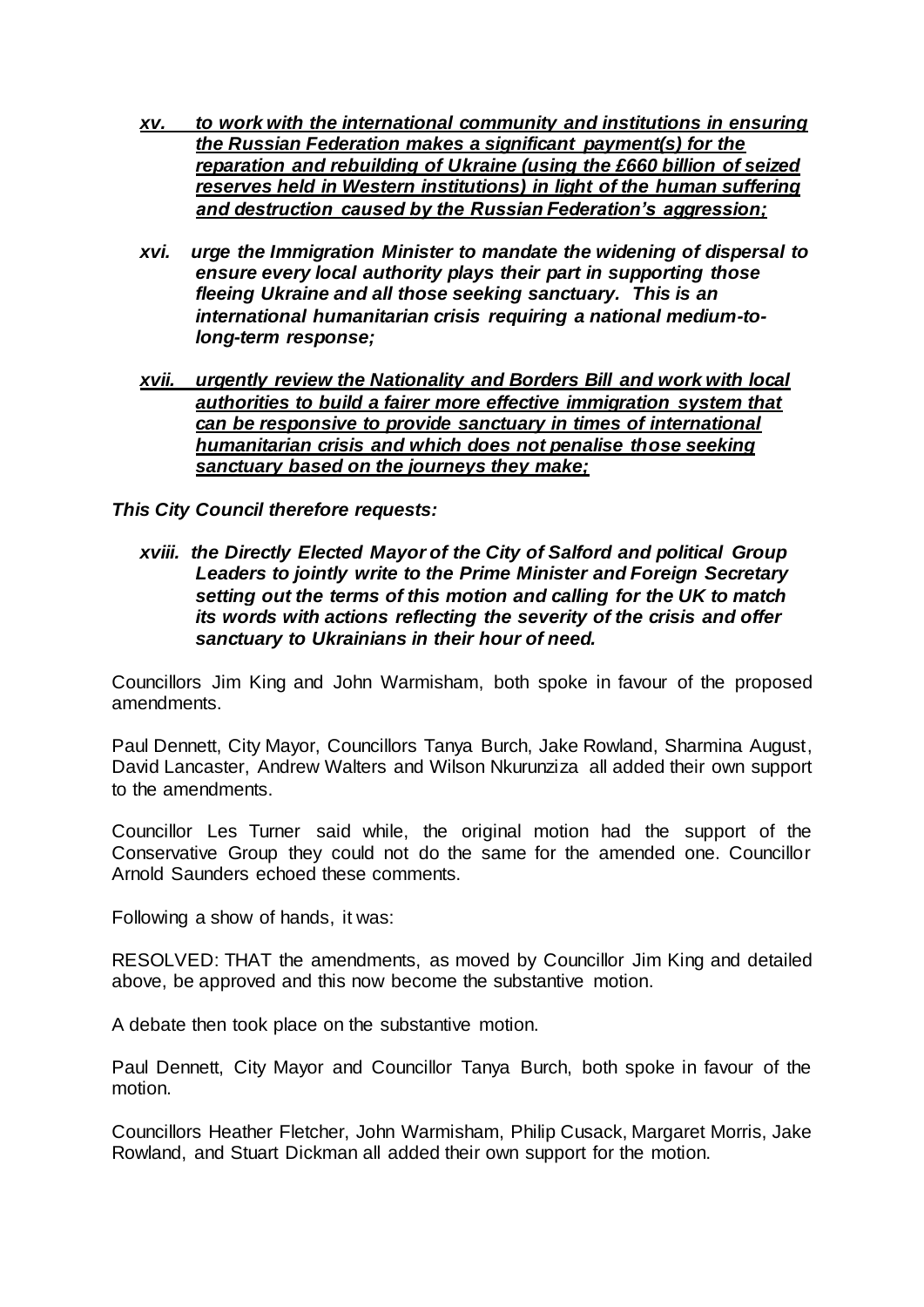RESOLVED: THAT the motion, originally moved by Paul Dennett, City Mayor and as amended by Councillor Jim King, and detailed above, be approved and adopted.

## 85. STATEMENT OF THE CITY MAYOR

The City Mayor made announcements, highlighted issues and made comments as follows:

- (a) The invasion of Ukraine was a time for sombre reflection and its people had the full support of Salford City Council. While the City Council wished to make practical demonstrations of this support, through the cancelling of contracts and services which were provided by organisations based in, or with direct links to, the Russian Federation, for legal and procurement reasons this was not always possible, but such options would continue to be pursued.
- (b) The invasion of Ukraine had highlighted the problem of the UK's energy supply being unduly reliant on foreign countries and suppliers based overseas. This was similarly the case with other vital elements of the nation's infrastructure. A return to these being placed into domestic ownership was an issue which urgently needed to be reviewed. In Salford there had been a demonstration of an alternative approach through the establishment of several new green energy schemes, which had been the subject of a visit by Ed Miliband M.P, the Labour Shadow Secretary of State for Climate Change and Net Zero,
- (c) The current situation in terms of the nation's energy supply was another example of H.M. Government's lack of coherent and comprehensive planning, which was now compounded by the ever rising cost of living and the negative economic impact this had on the ordinary people of the United Kingdom, which Salford City Council would do everything in its power to mitigate.
- (d) Best wishes were extended to those celebrating St Patrick's Day and the Jewish holiday of Purim, both of which fell on 17 March 2022. Councillor Arnold Saunders added similar best wishes to those marking the Iranian New Year on 20 March 2022.

## 86. GENERAL QUESTIONS AND COMMENTS TO THE CITY MAYOR

Q1. Councillor Bill Hinds endorsed the comments of the City Mayor on the growing dependency of elements of United Kingdom's infrastructure on other countries *(see Minutes 85(b) and (c))*. He said this was indicative of the failings of the policies of globalisation and neo-liberalism, for which an urgent rethink was now required.

The City Mayor welcomed these comments which he echoed. He said although good financial management was essential, local government should be more than this and about providing the best services for local people. Since 2011 H.M. Government had continued to reduce local government funding, it was now time to devise a new model and give local authorities real autonomy and the financial resources to meet the specific needs and aspirations of their respective residents.

Q2. Councillor Adrian Brocklehurst suggested the invasion of Ukraine could be used by energy suppliers to further increase prices *(see Minutes 85(b) and (c))*. He particularly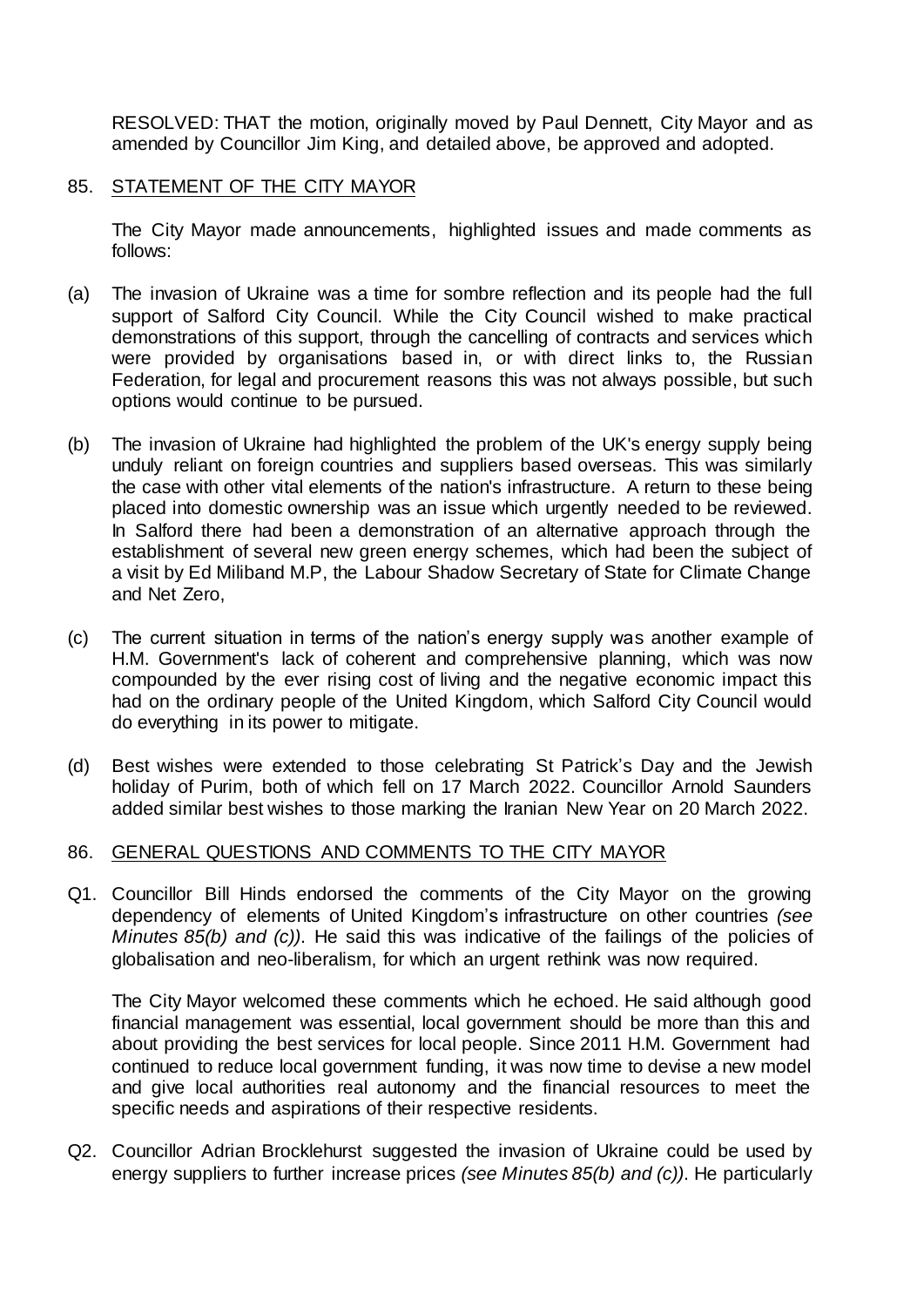expressed concerns at the possible negative impact this could have on the already stretched financial resources of schools in Salford.

The City Mayor welcomed these comments which he echoed. Rising energy costs were a serious concern particularly those faced by schools, who were not subject to the domestic cap on prices. H.M. Government needed to immediately address the impending budgetary difficulties this seemed certain to create for schools. Pending that, the City Council would continue to provide advice and support to those in Salford, which Councillor Jim Cammell, Lead Member for Children and Young Peoples Services, provided details of.

Q3. Councillor Jim King echoed the City Mayor's frustrations on the inability of Salford City Council to take practical steps to support the people of the Ukraine by ending any contracts they had with businesses based in the Russian Federation *(see Minute 85(a))*. He suggested they join with other local authorities to make representations to H.M. Government seeking changes to legislation which would allow them to terminate current contracts with such suppliers. Councillor Arnold Saunders endorsed this suggestion.

The City Mayor welcomed these comments and said such representations had already been made to H.M. Government. In the long term, a move to alternative renewable energy systems would end the dependency on other countries and the impact of volatile global financial markets, but H.M. Government had to hasten this process.

- Q4. Councillor Arnold Saunders asked what progress had been made regarding service charges for residents of Pendleton Together properties which had recently been considered by the Growth and Prosperity Scrutiny Panel. Councillor Tracy Kelly, Deputy City Mayor and Lead Member for Housing, Property and Regeneration commented this was not the appropriate forum to raise this matter. Councillor Robert Sharpe, Chair of Growth and Prosperity Scrutiny Panel, advised the recommendations of the Panel had been referred to Cabinet.
- Q5. Councillor Lewis Nelson asked what message the City Mayor would give to voters in Salford ahead of the local elections on 5 May 2022.

The City Mayor replied that the Labour Party offered voters a Salford where its residents' interests and aspirations were at the heart of the City Council's plans.

## 87. GENERAL QUESTIONS AND COMMENTS TO CABINET MEMBERS

There were no questions or comments.

88. GENERAL QUESTIONS AND COMMENTS TO CHAIRS OF SCRUTINY PANELS

There were no questions or comments.

## 89. GENERAL QUESTIONS AND COMMENTS ON THE DISCHARGE OF FUNCTIONS OF JOINT AUTHORITIES AND OUTSIDE BODIES

There were no questions or comments.